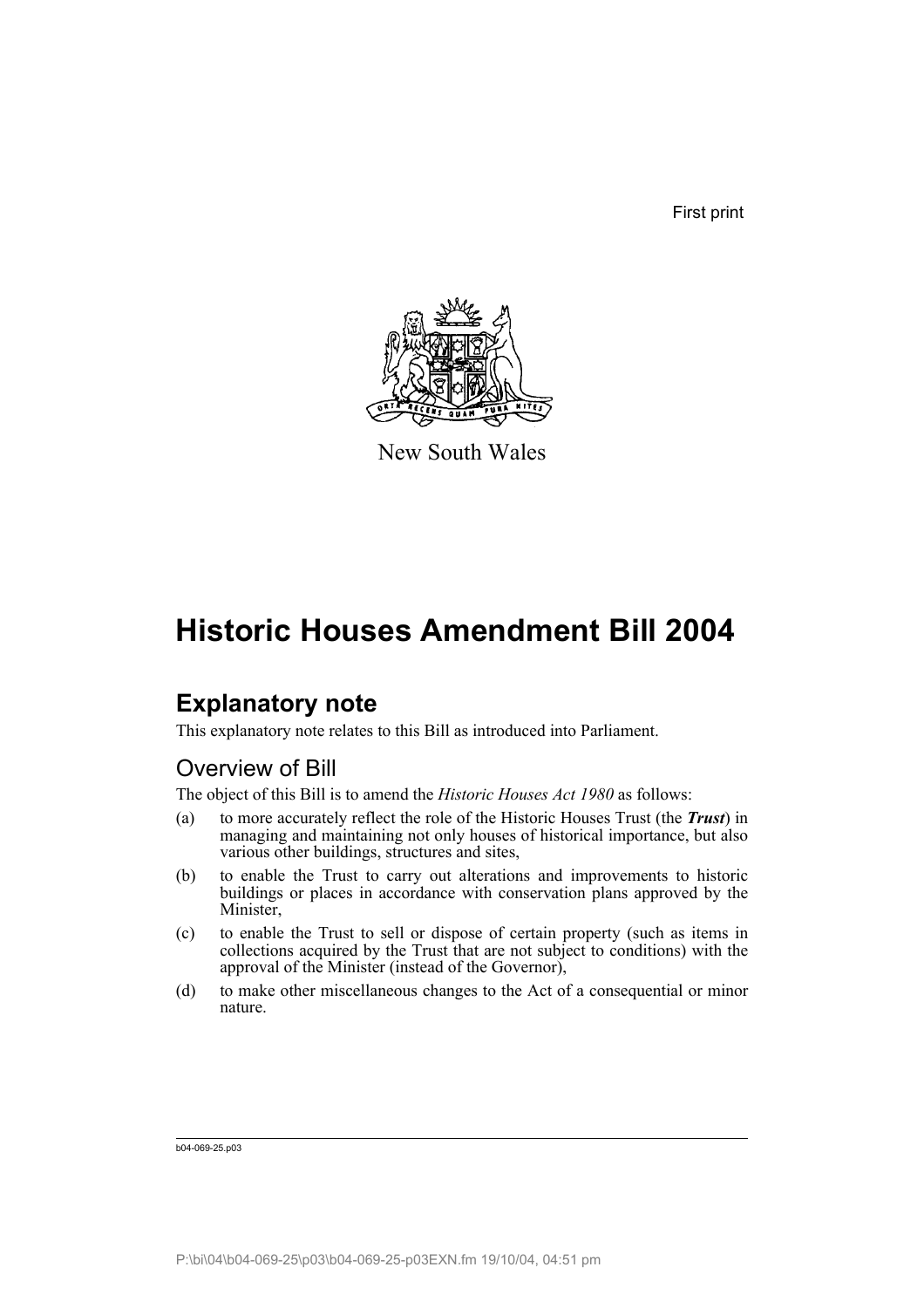Explanatory note

## Outline of provisions

**Clause 1** sets out the name (also called the short title) of the proposed Act.

**Clause 2** provides for the commencement of the proposed Act on a day or days to be appointed by proclamation.

**Clause 3** is a formal provision that gives effect to the amendments to the *Historic Houses Act 1980* set out in Schedule 1.

## **Schedule 1 Amendments**

### **Role of the Historic Houses Trust in relation to historic buildings or places**

**Schedule 1 [5]** substitutes section 7 of the Act (Principal objects of Trust) to reflect the role of the Trust in controlling, managing, maintaining and conserving the buildings, sites and other property of the Trust. The new section recognises that the Trust has responsibility not only for historic houses and house museums, but also for certain other buildings and places of historical significance.

In light of the Trust's redefined objects, references in the Act to *historic house* are replaced with references to *historic building or place* where appropriate, and references to *house museum* are amended (**Schedule 1 [1], [2], [6]–[12], [21] and [23]**).

### **Alterations to historic buildings and places**

At present, the consent of the Minister is required for all alterations and other improvements to a historic building or place authorised by the Trust, including minor alterations. **Schedule 1 [15]** substitutes section 10 of the Act to enable the Trust to authorise alterations and improvements in accordance with a conservation plan, prepared by the Trust and approved by the Minister, in respect of the historic building or place concerned.

### **Miscellaneous amendments**

**Schedule 1 [3]** makes it clear that nothing in the *Historic Houses Act 1980* applies to land reserved under the *National Parks and Wildlife Act 1974* (eg regional parks, historic sites).

**Schedule 1 [4]** provides that the 9 trustees who comprise the Historic Houses Trust are to be nominated by the Minister (at present, 7 are nominated by the Minister, one by the Minister administering the *Public Works Act 1912* and one by the Minister administering the *Heritage Act 1977*). The amendment also provides for at least one trustee to have knowledge or experience in history and for at least one trustee to have knowledge or experience in architecture.

At present, the approval of the Governor must be obtained before the Trust sells or otherwise disposes of real property, or other property acquired by gift, devise or bequest, if the property was acquired without being subject to a condition. **Schedule**

Explanatory note page 2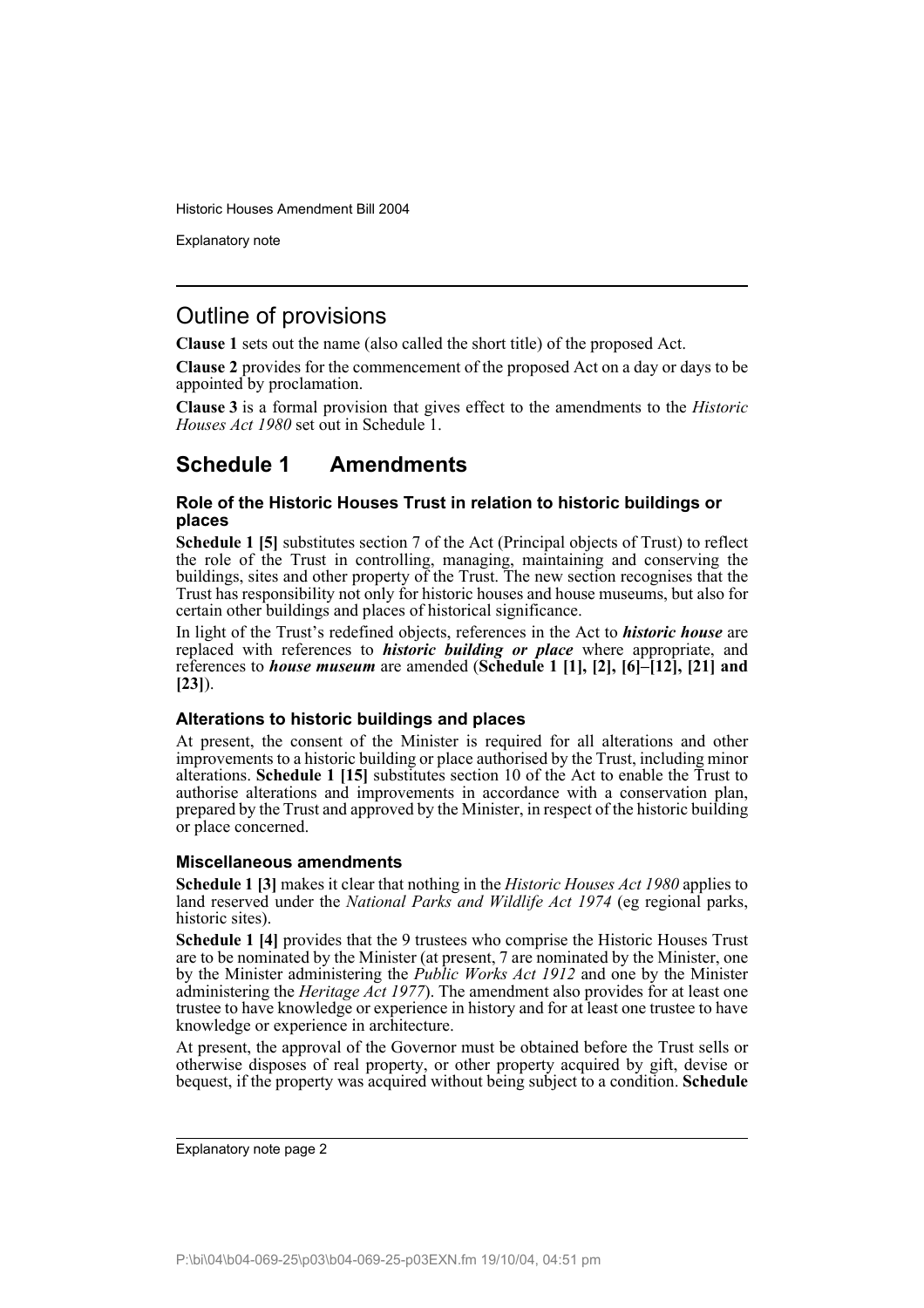Explanatory note

**1 [16] and [17]** provide that where property (such as items in a collection) has been acquired without being subject to a condition, the Minister's approval will be required to sell or otherwise dispose of the property (rather than the approval of the Governor). In the case of real property acquired without being subject to a condition, the approval of the Governor will continue to be required before the Trust sells or otherwise disposes of that real property.

**Schedule 1 [13], [18] and [25]** update references to legislation.

**Schedule 1 [14], [19] and [22]** repeal redundant provisions relating to the Trust's borrowing powers, its annual endowment and its annual reporting requirements.

**Schedule 1 [20]** amends a reference to "building".

**Schedule 1 [24] and [26]** contain savings, transitional and other provisions, including the power to make regulations of a savings or transitional nature consequent on the enactment of the proposed Act. Existing trustees' offices are not affected, and provision is made for the validation of anything done by the Trust before the proposed Act commences that could have been validly done had the amendments been in force.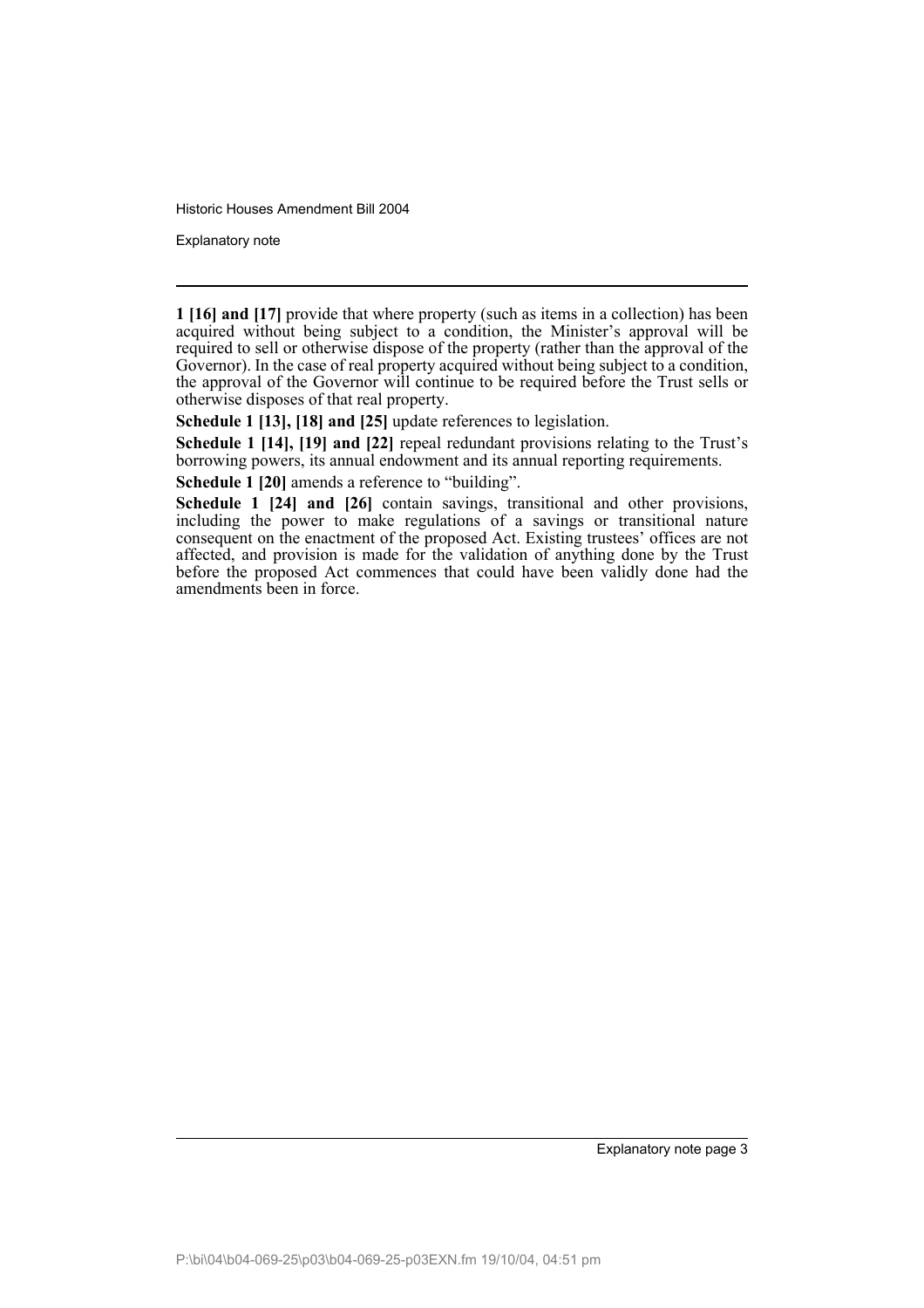Explanatory note

Explanatory note page 4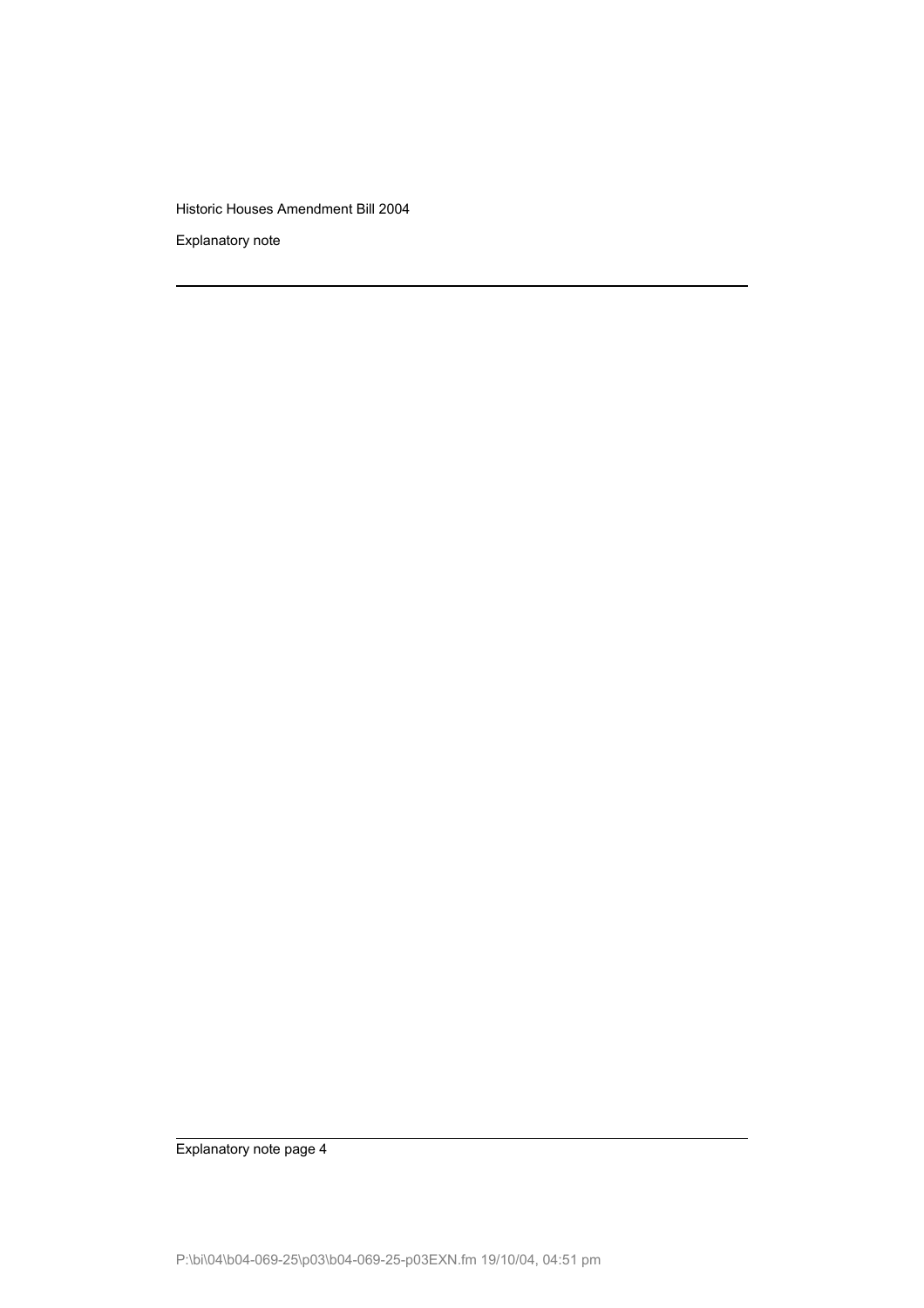First print



New South Wales

# **Historic Houses Amendment Bill 2004**

## **Contents**

|                                               | Page |
|-----------------------------------------------|------|
| Name of Act                                   |      |
| 2 Commencement                                |      |
| 3 Amendment of Historic Houses Act 1980 No 94 |      |
| Schedule 1 Amendments                         | 3    |

b04-069-25.p03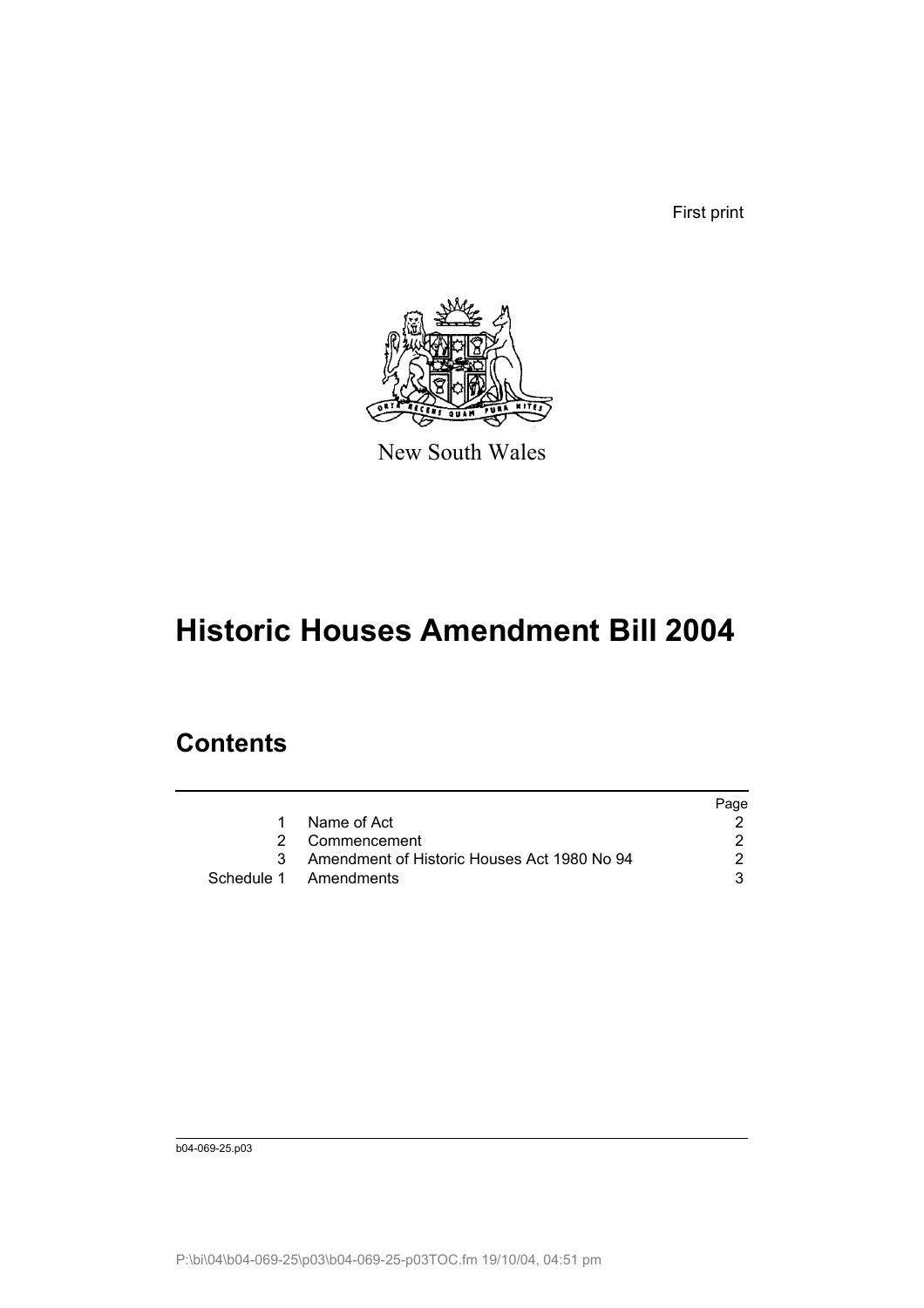**Contents** 

Page

Contents page 2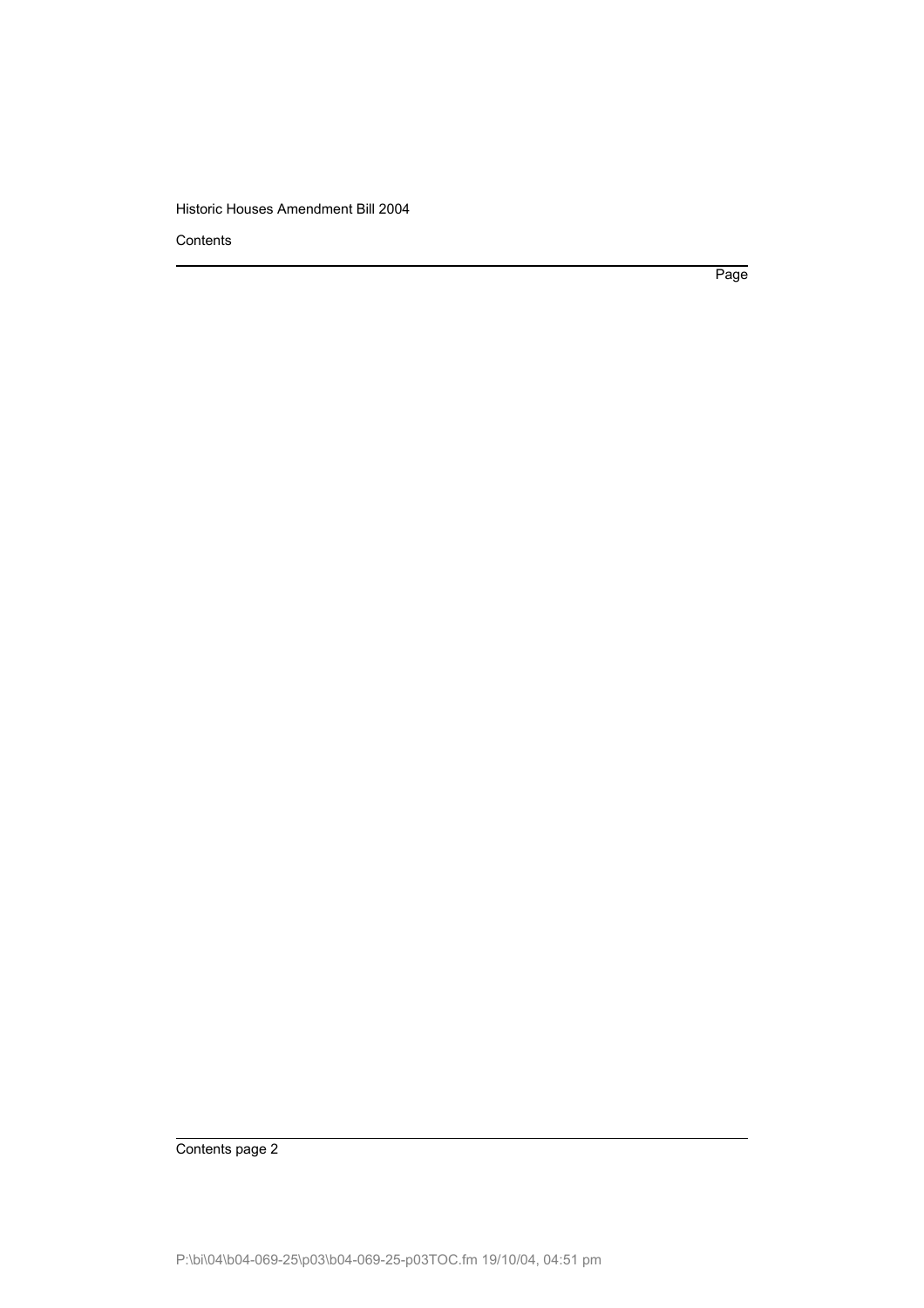

New South Wales

# **Historic Houses Amendment Bill 2004**

No , 2004

### **A Bill for**

An Act to amend the *Historic Houses Act 1980* with respect to the objects and powers of the Historic Houses Trust; and for other purposes.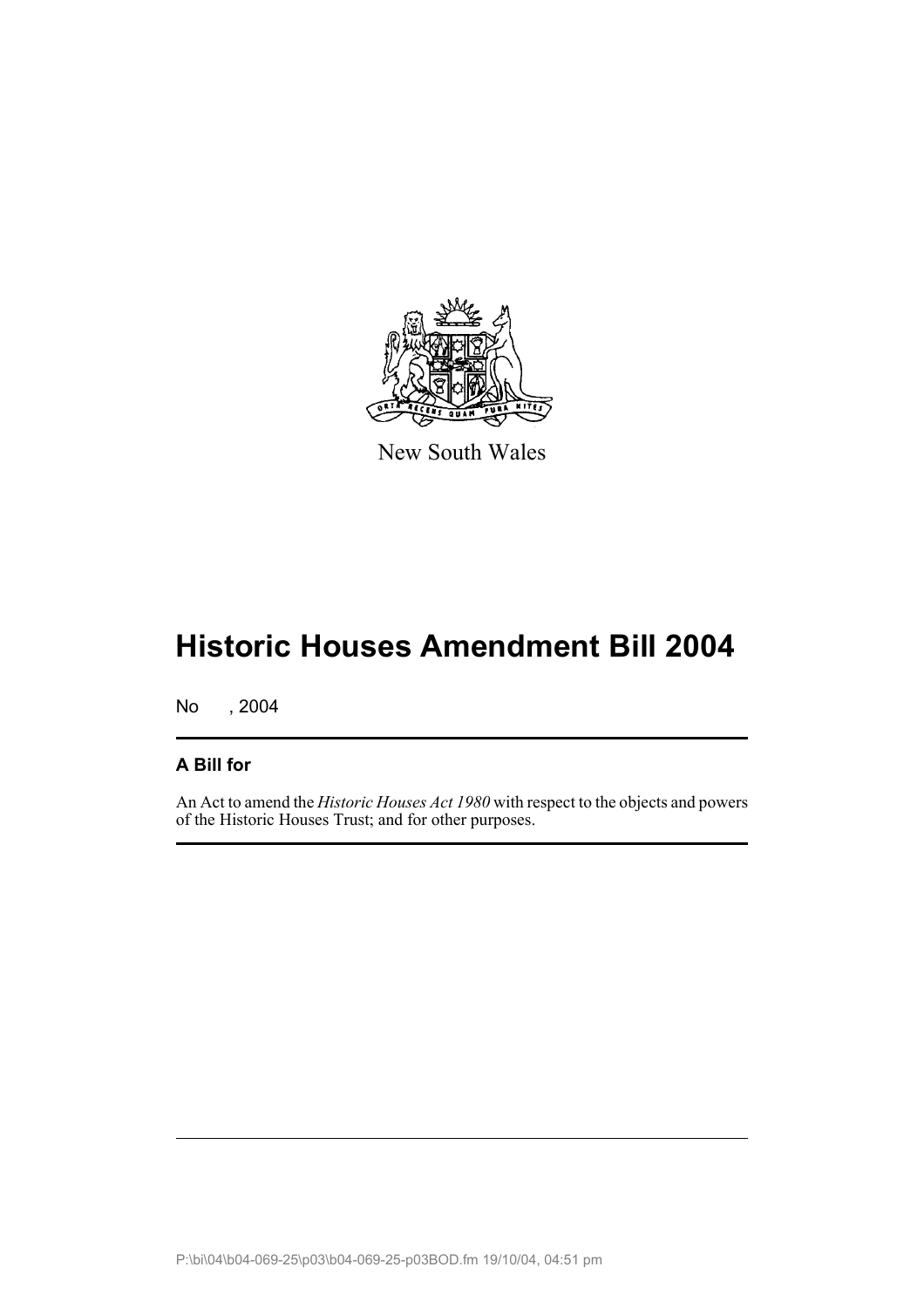| The Legislature of New South Wales enacts: |                                                                          | $\mathbf{1}$ |
|--------------------------------------------|--------------------------------------------------------------------------|--------------|
| 1                                          | Name of Act                                                              | 2            |
|                                            | This Act is the <i>Historic Houses Amendment Act 2004</i> .              | 3            |
|                                            | Commencement                                                             | 4            |
|                                            | This Act commences on a day or days to be appointed by proclamation.     | 5            |
| 3                                          | Amendment of Historic Houses Act 1980 No 94                              | 6            |
|                                            | The <i>Historic Houses Act 1980</i> is amended as set out in Schedule 1. | 7            |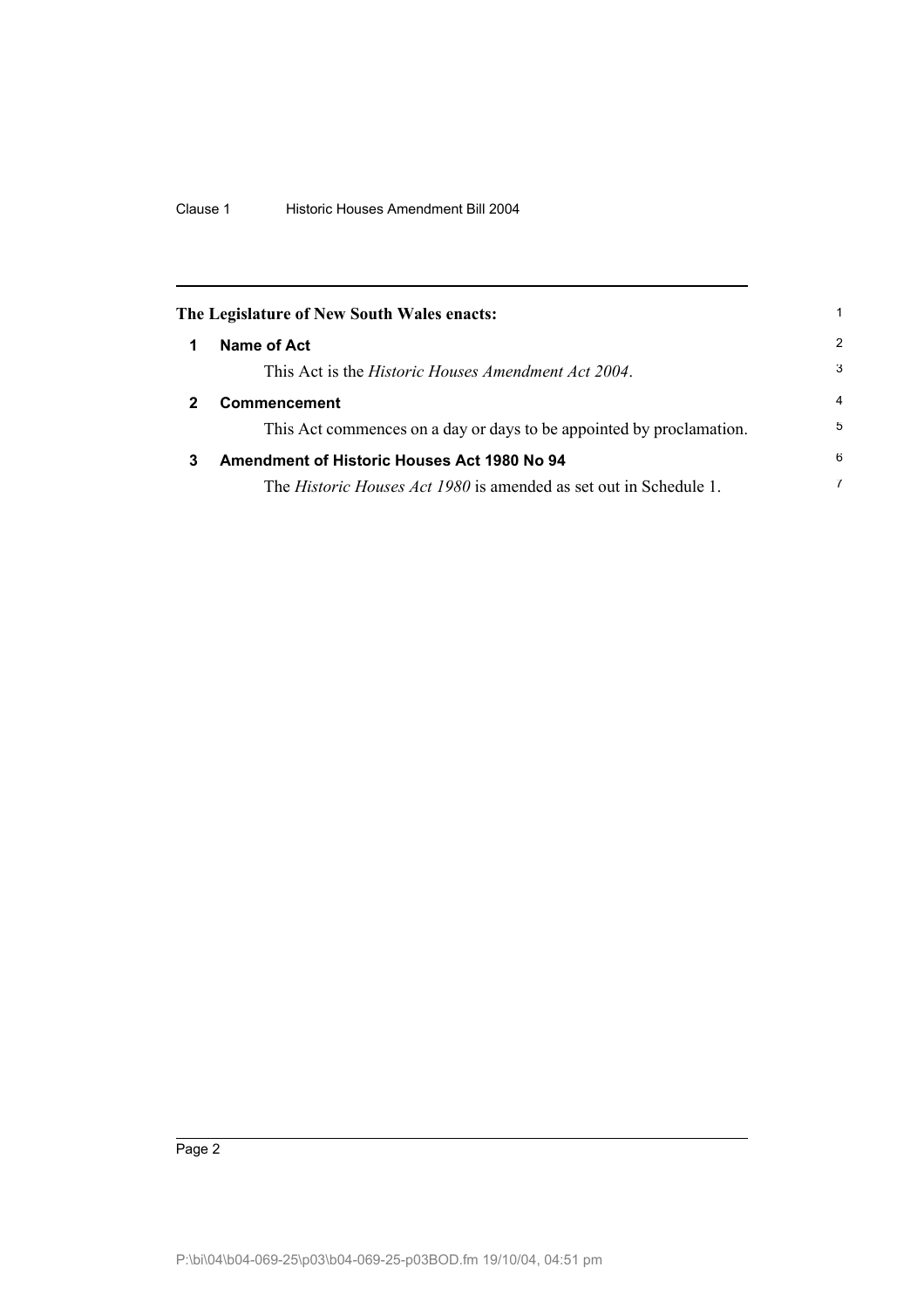Amendments Schedule 1

| <b>Schedule 1</b><br><b>Amendments</b> |                                                                                                                         |                                                                                                                                                                                                                                                              | $\mathbf{1}$         |  |  |
|----------------------------------------|-------------------------------------------------------------------------------------------------------------------------|--------------------------------------------------------------------------------------------------------------------------------------------------------------------------------------------------------------------------------------------------------------|----------------------|--|--|
|                                        |                                                                                                                         | (Section 3)                                                                                                                                                                                                                                                  | $\overline{2}$       |  |  |
| [1]                                    | Long title                                                                                                              |                                                                                                                                                                                                                                                              | 3                    |  |  |
|                                        |                                                                                                                         | Insert ", and other buildings and places," after "houses".                                                                                                                                                                                                   | $\overline{4}$       |  |  |
| [2]                                    |                                                                                                                         | Section 4 Definitions and application of Act                                                                                                                                                                                                                 | 5                    |  |  |
|                                        |                                                                                                                         | Omit the definition of <i>historic house</i> from section 4 (1). Insert instead:                                                                                                                                                                             | 6                    |  |  |
|                                        | <i>historic building or place</i> means a building, structure or site (and<br>any of its appurtenant grounds or works): |                                                                                                                                                                                                                                                              |                      |  |  |
|                                        |                                                                                                                         | acquired by the Trust under this Act, except for any<br>(a)<br>building or land acquired under section $8(1A)\overline{(a)}$ , or                                                                                                                            | 9<br>10 <sup>1</sup> |  |  |
|                                        |                                                                                                                         | (b)<br>vested in the Trust under section 20 or by or under the<br>provisions of any other Act.                                                                                                                                                               | 11<br>12             |  |  |
| [3]                                    | Section 4 (3)                                                                                                           |                                                                                                                                                                                                                                                              | 13                   |  |  |
|                                        |                                                                                                                         | Insert after section $4(2)$ :                                                                                                                                                                                                                                | 14                   |  |  |
|                                        | (3)                                                                                                                     | Nothing in this Act applies to land reserved under the <i>National</i><br>Parks and Wildlife Act 1974.                                                                                                                                                       | 15<br>16             |  |  |
| [4]                                    |                                                                                                                         | Section 6 Trustees and procedure of Trust                                                                                                                                                                                                                    | 17                   |  |  |
|                                        |                                                                                                                         | Omit section 6 (1). Insert instead:                                                                                                                                                                                                                          | 18                   |  |  |
|                                        | (1)                                                                                                                     | The Trust is to consist of 9 trustees appointed by the Governor on<br>the nomination of the Minister. At least one trustee is to have<br>knowledge or experience in history, and at least one trustee is to<br>have knowledge or experience in architecture. | 19<br>20<br>21<br>22 |  |  |
| [5]                                    | <b>Section 7</b>                                                                                                        |                                                                                                                                                                                                                                                              | 23                   |  |  |
|                                        |                                                                                                                         | Omit the section. Insert instead:                                                                                                                                                                                                                            | 24                   |  |  |
|                                        | 7                                                                                                                       | <b>Principal objects of Trust</b>                                                                                                                                                                                                                            | 25                   |  |  |
|                                        |                                                                                                                         | The principal objects of the Trust are as follows:                                                                                                                                                                                                           | 26                   |  |  |
|                                        |                                                                                                                         | to control, manage, maintain and conserve historic<br>(a)<br>buildings or places, having regard to the historic, social<br>and architectural interest and significance of those<br>buildings and places,                                                     | 27<br>28<br>29<br>30 |  |  |
|                                        |                                                                                                                         | to collect, manage, maintain and conserve objects and<br>(b)<br>materials associated with, and of significance to, those<br>buildings and places,                                                                                                            | 31<br>32<br>33       |  |  |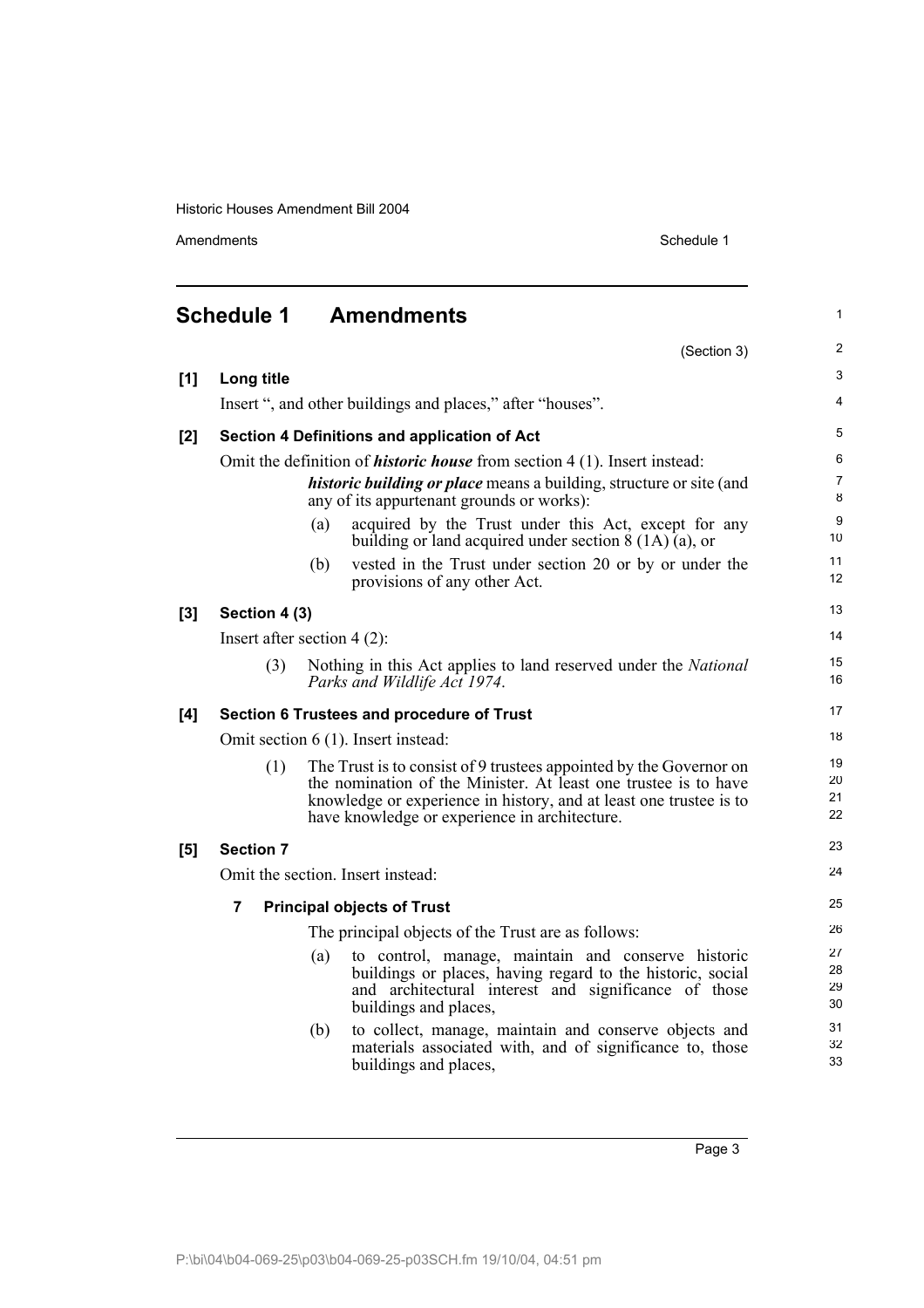Schedule 1 Amendments

 $\overline{\phantom{0}}$ 

|        |    |                   | (c)<br>to research and interpret the significance of those<br>buildings, places, objects and materials, having regard to<br>their historic, social and architectural interest and value,                                                                                                                                   | 1<br>$\overline{c}$<br>3                        |
|--------|----|-------------------|----------------------------------------------------------------------------------------------------------------------------------------------------------------------------------------------------------------------------------------------------------------------------------------------------------------------------|-------------------------------------------------|
|        |    |                   | to provide educational, cultural and professional services<br>(d)<br>(including by way of research, publications, information,<br>public programs and activities) in respect of those<br>buildings, places, objects and materials that, in the opinion<br>of the Trust, will:                                              | 4<br>$\overline{5}$<br>6<br>$\overline{7}$<br>8 |
|        |    |                   | (i)<br>increase public knowledge and enjoyment of, and<br>access to, those buildings, places, objects and<br>materials, and                                                                                                                                                                                                | 9<br>10<br>11                                   |
|        |    |                   | promote their place in the heritage of the State.<br>(ii)                                                                                                                                                                                                                                                                  | 12                                              |
| [6]    |    | <b>Section 7A</b> |                                                                                                                                                                                                                                                                                                                            | 13                                              |
|        |    |                   | Omit the section. Insert instead:                                                                                                                                                                                                                                                                                          | 14                                              |
|        | 7A |                   | Acquisition of historic buildings or places                                                                                                                                                                                                                                                                                | 15                                              |
|        |    | (1)               | The Minister may, if satisfied that a building, structure or site is<br>suitable for control and management by the Trust, authorise in<br>writing the acquisition (either as property of the Trust or<br>otherwise) by the Trust of the building, structure or site along<br>with any of its appurtenant grounds or works. | 16<br>17<br>18<br>19<br>20                      |
|        |    | (2)               | The Trust may, in accordance with the Minister's authorisation,<br>purchase, lease or otherwise acquire the building, structure or site<br>and any such grounds or works.                                                                                                                                                  | 21<br>22<br>23                                  |
| [7]    |    |                   | Section 7B Notification of intention to manage property                                                                                                                                                                                                                                                                    | 24                                              |
|        |    | Omit the section. |                                                                                                                                                                                                                                                                                                                            | 25                                              |
| [8]    |    |                   | <b>Section 8 Powers of Trust</b>                                                                                                                                                                                                                                                                                           | 26                                              |
|        |    |                   | Omit "houses or" from section $8(1)(a)$ .                                                                                                                                                                                                                                                                                  | 27                                              |
|        |    |                   | Insert instead "buildings or places and other".                                                                                                                                                                                                                                                                            | 28                                              |
| [9]    |    | Section 8 (1) (a) |                                                                                                                                                                                                                                                                                                                            | 29                                              |
|        |    |                   | Omit "in a historic house".                                                                                                                                                                                                                                                                                                | 30                                              |
| $[10]$ |    | Section 8 (1) (b) |                                                                                                                                                                                                                                                                                                                            | 31                                              |
|        |    |                   | Omit "otherwise than in a historic house".                                                                                                                                                                                                                                                                                 | 32                                              |
| $[11]$ |    |                   | Section 8 (1) (c) and (e)–(h) and (1A) (a) and (b)                                                                                                                                                                                                                                                                         | 33                                              |
|        |    |                   | Omit "house" wherever occurring. Insert instead "building or place".                                                                                                                                                                                                                                                       | 34                                              |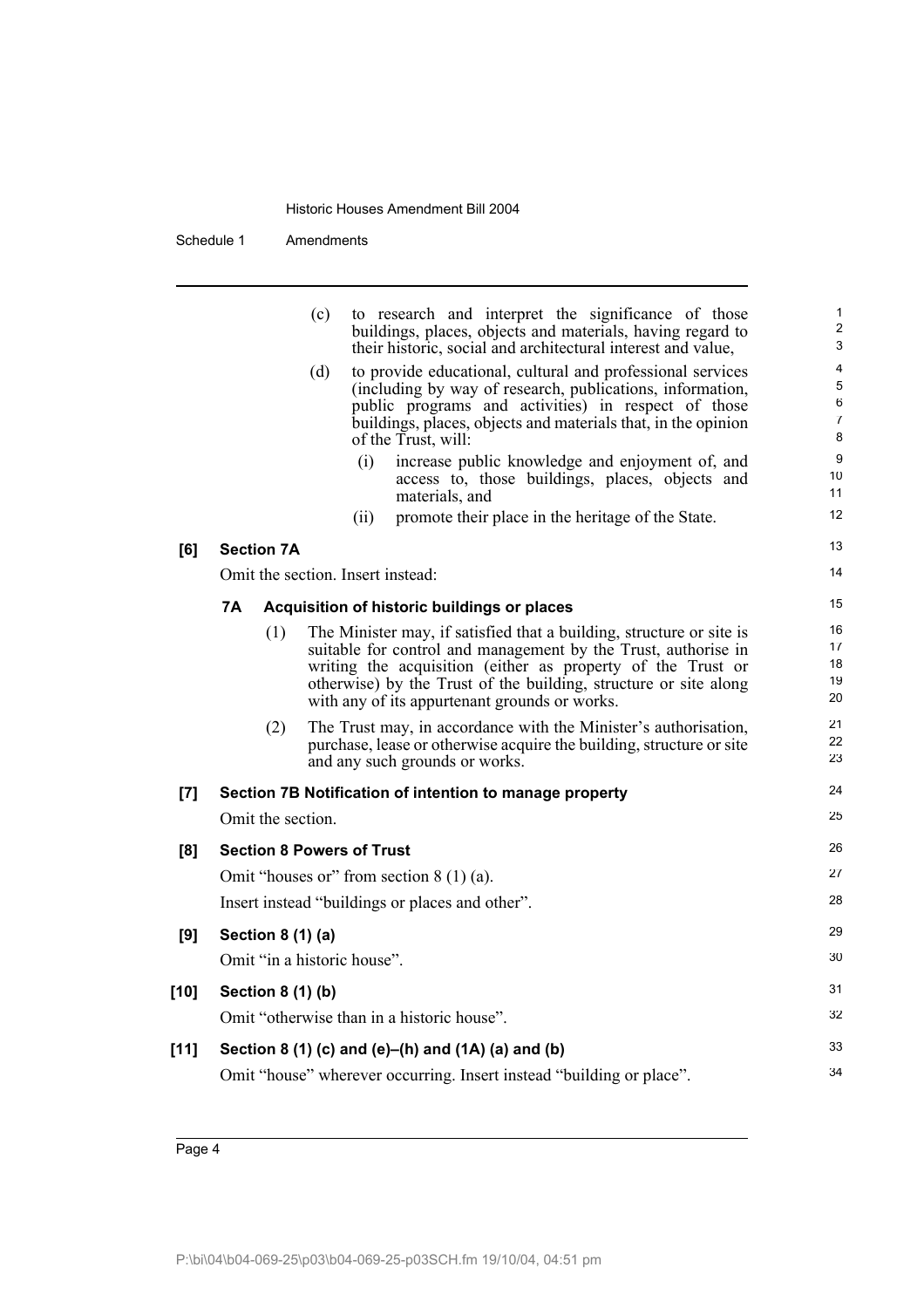| Amendments |  |  |
|------------|--|--|
|            |  |  |

Schedule 1

| $[12]$ | <b>Section 8 (1A) (c)</b>                                          |                                                                                                                                                                                                                       | $\mathbf{1}$         |  |
|--------|--------------------------------------------------------------------|-----------------------------------------------------------------------------------------------------------------------------------------------------------------------------------------------------------------------|----------------------|--|
|        |                                                                    | Omit section $8(1A)(c)$ and (d). Insert instead:                                                                                                                                                                      | 2                    |  |
|        |                                                                    | undertake such investigation as may be necessary to<br>(c)<br>ascertain the extent to which a building, structure or site<br>may be suitable for control and management by the Trust.                                 | 3<br>4<br>5          |  |
|        |                                                                    |                                                                                                                                                                                                                       |                      |  |
| $[13]$ | Section 8 (6)                                                      |                                                                                                                                                                                                                       | 6                    |  |
|        |                                                                    | Omit "Stamp Duties Act 1920". Insert instead "Duties Act 1997".                                                                                                                                                       | $\overline{7}$       |  |
| $[14]$ | Section 8 (7)                                                      |                                                                                                                                                                                                                       | 8                    |  |
|        |                                                                    | Omit ", but may borrow money only in accordance with Part 4".                                                                                                                                                         | 9                    |  |
| $[15]$ | <b>Section 10</b>                                                  |                                                                                                                                                                                                                       | 10                   |  |
|        |                                                                    | Omit the section. Insert instead:                                                                                                                                                                                     | 11                   |  |
|        | 10                                                                 | Alterations to historic buildings or places                                                                                                                                                                           | 12                   |  |
|        | (1)                                                                | The Trust may carry out or authorise the carrying out of<br>alterations and improvements to a historic building or place.                                                                                             | 13<br>14             |  |
|        | (2)                                                                | Such alterations and improvements may be carried out or<br>authorised to be carried out only in accordance with a<br>conservation plan (as in force from time to time) applying to the<br>historic building or place. | 15<br>16<br>17<br>18 |  |
|        | (3)                                                                | The Trust may prepare a conservation plan applying to any one<br>or more historic buildings or places.                                                                                                                | 19<br>20             |  |
|        | (4)                                                                | A conservation plan has no effect unless it is approved by the<br>Minister.                                                                                                                                           | 21<br>22             |  |
| $[16]$ |                                                                    | <b>Section 11 Dealings with property</b>                                                                                                                                                                              | 23                   |  |
|        |                                                                    | Insert "(being real property)" after "property" in section $11(2)(a)$ .                                                                                                                                               | 24                   |  |
| $[17]$ | Section 11 (2) (a1)                                                |                                                                                                                                                                                                                       | 25                   |  |
|        | Insert after section 11 $(2)$ $(a)$ :                              |                                                                                                                                                                                                                       | 26                   |  |
|        |                                                                    | (a1)<br>where the property (not being real property) was acquired<br>without being subject to a condition—with the approval of<br>the Minister (which may be given in respect of any case or<br>class of cases), or   | 27<br>28<br>29<br>30 |  |
| $[18]$ |                                                                    | <b>Section 13 Officers and employees</b>                                                                                                                                                                              | 31                   |  |
|        |                                                                    | Omit "Public Sector Management Act 1988".                                                                                                                                                                             | 32                   |  |
|        | Insert instead "Public Sector Employment and Management Act 2002". |                                                                                                                                                                                                                       |                      |  |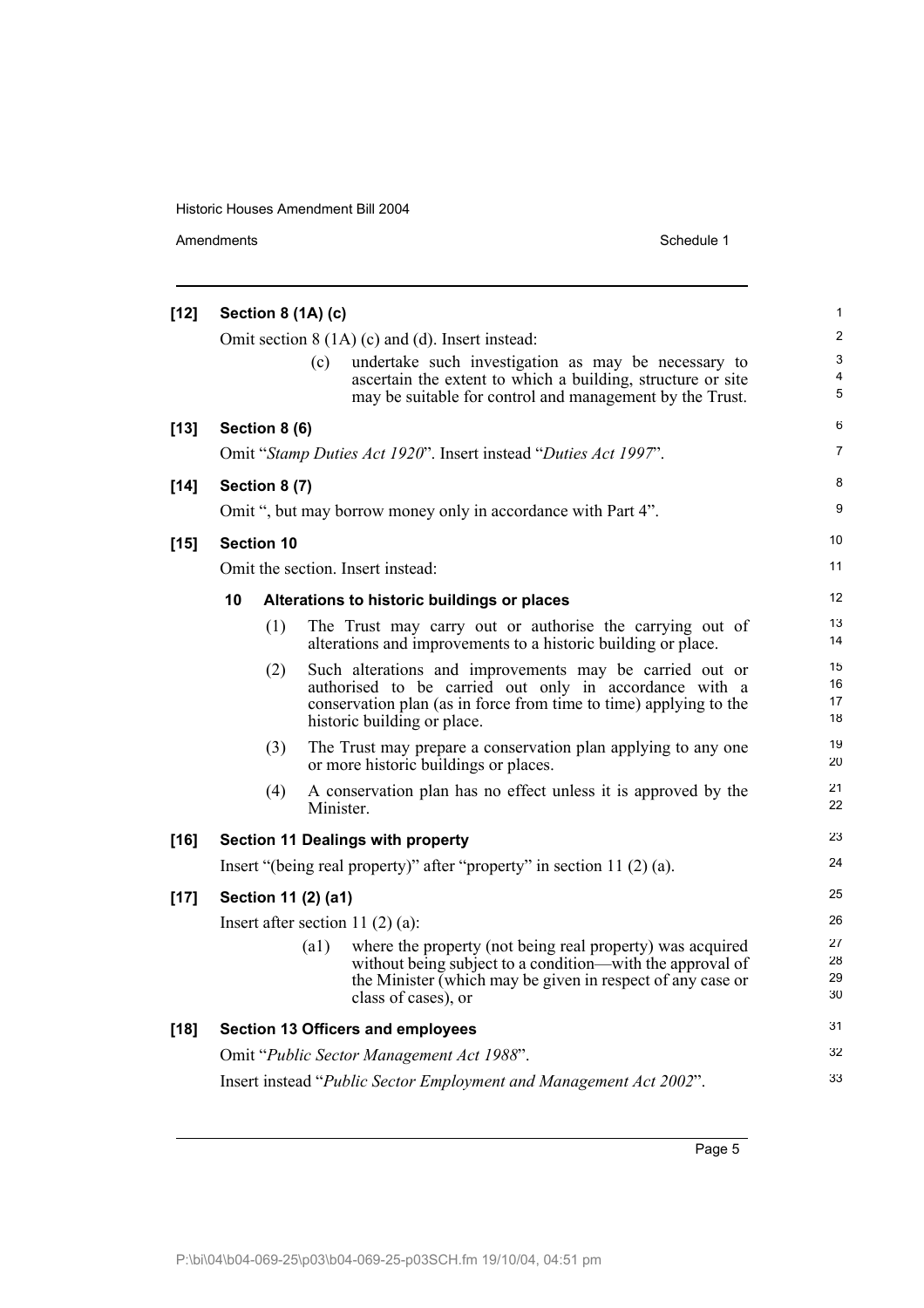Schedule 1 Amendments

| $[19]$ | <b>Part 4 Finance</b>                                                                                                                                                                                                                                               | 1                    |
|--------|---------------------------------------------------------------------------------------------------------------------------------------------------------------------------------------------------------------------------------------------------------------------|----------------------|
|        | Omit the Part.                                                                                                                                                                                                                                                      | 2                    |
| $[20]$ | Section 20 Acquisition of certain real property                                                                                                                                                                                                                     | 3                    |
|        | Omit "a building situated on the land" from section 20 (2).                                                                                                                                                                                                         | 4                    |
|        | Insert instead "the land (including any building, structure or works on the<br>$land$ ".                                                                                                                                                                            | 5<br>6               |
| $[21]$ | <b>Section 20 (2)</b>                                                                                                                                                                                                                                               | 7                    |
|        | Omit "house". Insert instead "building or place".                                                                                                                                                                                                                   | 8                    |
| $[22]$ | <b>Section 22 Annual report</b>                                                                                                                                                                                                                                     | 9                    |
|        | Omit the section.                                                                                                                                                                                                                                                   | 10                   |
| $[23]$ | <b>Section 23 Regulations</b>                                                                                                                                                                                                                                       | 11                   |
|        | Omit "house" from section 23 (1) (c). Insert instead "building or place".                                                                                                                                                                                           | 12                   |
| $[24]$ | <b>Section 24</b>                                                                                                                                                                                                                                                   | 13                   |
|        | Insert after section 23:                                                                                                                                                                                                                                            | 14                   |
|        | 24<br>Savings, transitional and other provisions                                                                                                                                                                                                                    | 15                   |
|        | Schedule 2 has effect.                                                                                                                                                                                                                                              | 16                   |
| $[25]$ | Schedule 1 Provisions relating to trustees and procedure of the Trust                                                                                                                                                                                               | 17                   |
|        | Omit clause 4. Insert instead:                                                                                                                                                                                                                                      | 18                   |
|        | $\overline{\mathbf{4}}$<br><b>Public Sector Employment and Management Act 2002 (Chapter 5</b><br>excepted) does not apply to trustee                                                                                                                                | 19<br>20             |
|        | The Public Sector Employment and Management Act 2002<br>(Chapter 5 excepted) does not apply to or in respect of the<br>appointment of a trustee and a trustee is not, in his or her capacity<br>as a trustee, subject to that Act during his or her term of office. | 21<br>22<br>23<br>24 |
|        |                                                                                                                                                                                                                                                                     |                      |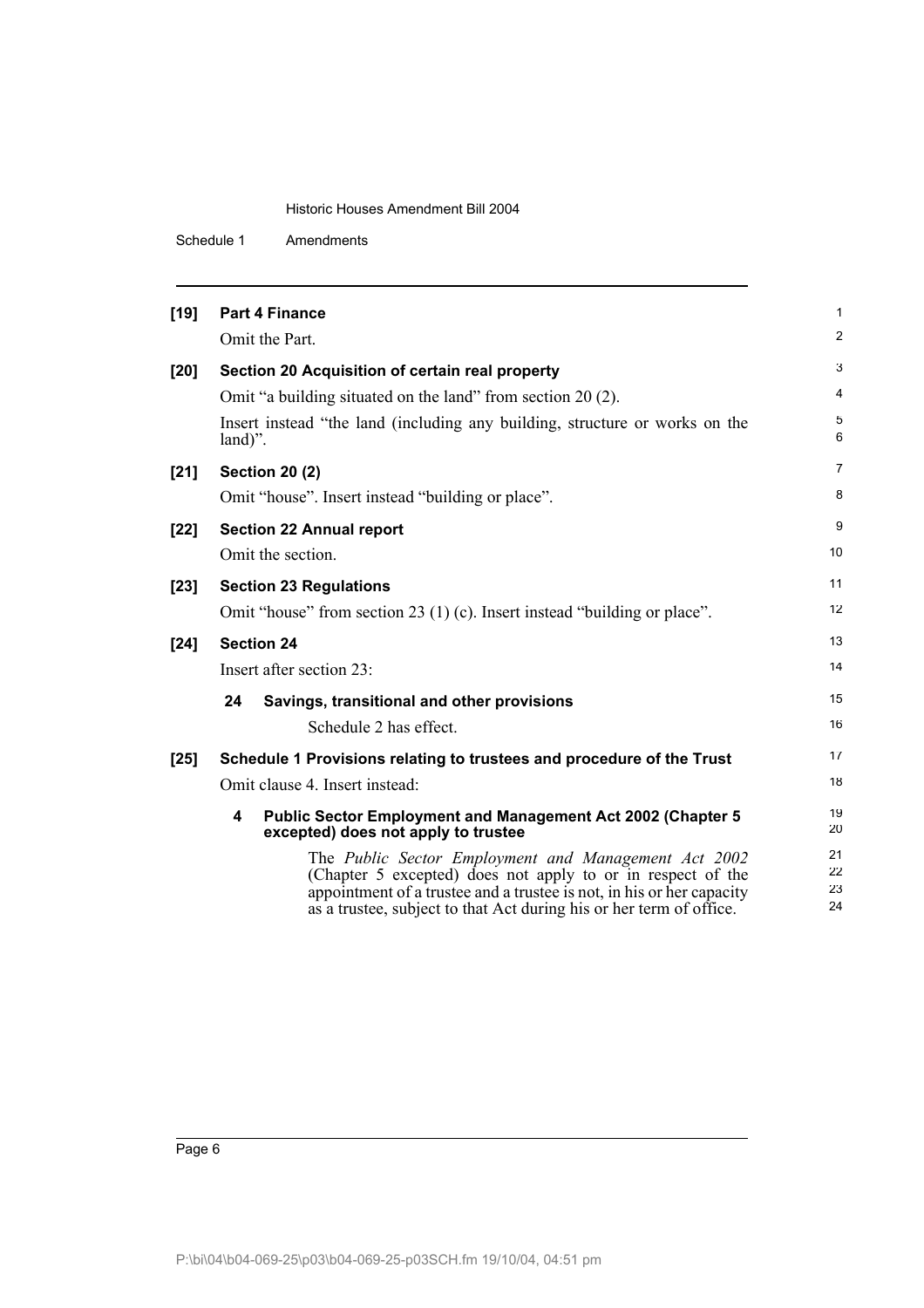Amendments Schedule 1

| $[26]$ | <b>Schedule 2</b><br>Insert after Schedule 1: |                                                                                                                                                                                                                                                                                                                                                                    |                                  |
|--------|-----------------------------------------------|--------------------------------------------------------------------------------------------------------------------------------------------------------------------------------------------------------------------------------------------------------------------------------------------------------------------------------------------------------------------|----------------------------------|
|        | <b>Schedule 2</b>                             | Savings, transitional and other<br>provisions                                                                                                                                                                                                                                                                                                                      | 3<br>$\overline{4}$              |
|        |                                               | (Section 24)                                                                                                                                                                                                                                                                                                                                                       | 5                                |
|        | Part 1                                        | <b>Preliminary</b>                                                                                                                                                                                                                                                                                                                                                 | 6                                |
|        | 1                                             | <b>Savings and transitional regulations</b>                                                                                                                                                                                                                                                                                                                        | $\overline{7}$                   |
|        | (1)                                           | The regulations may contain provisions of a savings or<br>transitional nature consequent on the enactment of the following<br>Acts:                                                                                                                                                                                                                                | 8<br>9<br>10 <sup>°</sup>        |
|        |                                               | Historic Houses Amendment Act 2004                                                                                                                                                                                                                                                                                                                                 | 11                               |
|        | (2)                                           | Any such provision may, if the regulations so provide, take effect<br>from the date of assent to the Act concerned or a later date.                                                                                                                                                                                                                                | 12 <sup>2</sup><br>13            |
|        | (3)                                           | To the extent to which any such provision takes effect from a date<br>that is earlier than the date of its publication in the Gazette, the<br>provision does not operate so as:                                                                                                                                                                                    | 14<br>15<br>16                   |
|        |                                               | to affect in a manner prejudicial to any person (other than<br>(a)<br>the State or an authority of the State), the rights of that<br>person existing before the date of its publication, or                                                                                                                                                                        | 17<br>18<br>19                   |
|        |                                               | to impose liabilities on any person (other than the State or<br>(b)<br>an authority of the State) in respect of any thing done or<br>omitted to be done before the date of its publication.                                                                                                                                                                        | 20<br>21<br>22                   |
|        | Part 2                                        | Provisions consequent on enactment of<br><b>Historic Houses Amendment Act 2004</b>                                                                                                                                                                                                                                                                                 | 23<br>24                         |
|        | $\mathbf{2}$                                  | <b>Existing trustees</b>                                                                                                                                                                                                                                                                                                                                           | 25                               |
|        |                                               | The amendment to section 6 of this Act by the <i>Historic Houses</i><br><i>Amendment Act 2004</i> does not affect the appointment of any<br>trustee holding office immediately before the commencement of<br>that amendment, and any such trustee continues, subject to<br>Schedule 1 to this Act, to hold office for the balance of his or her<br>term of office. | 26<br>27<br>28<br>29<br>30<br>31 |